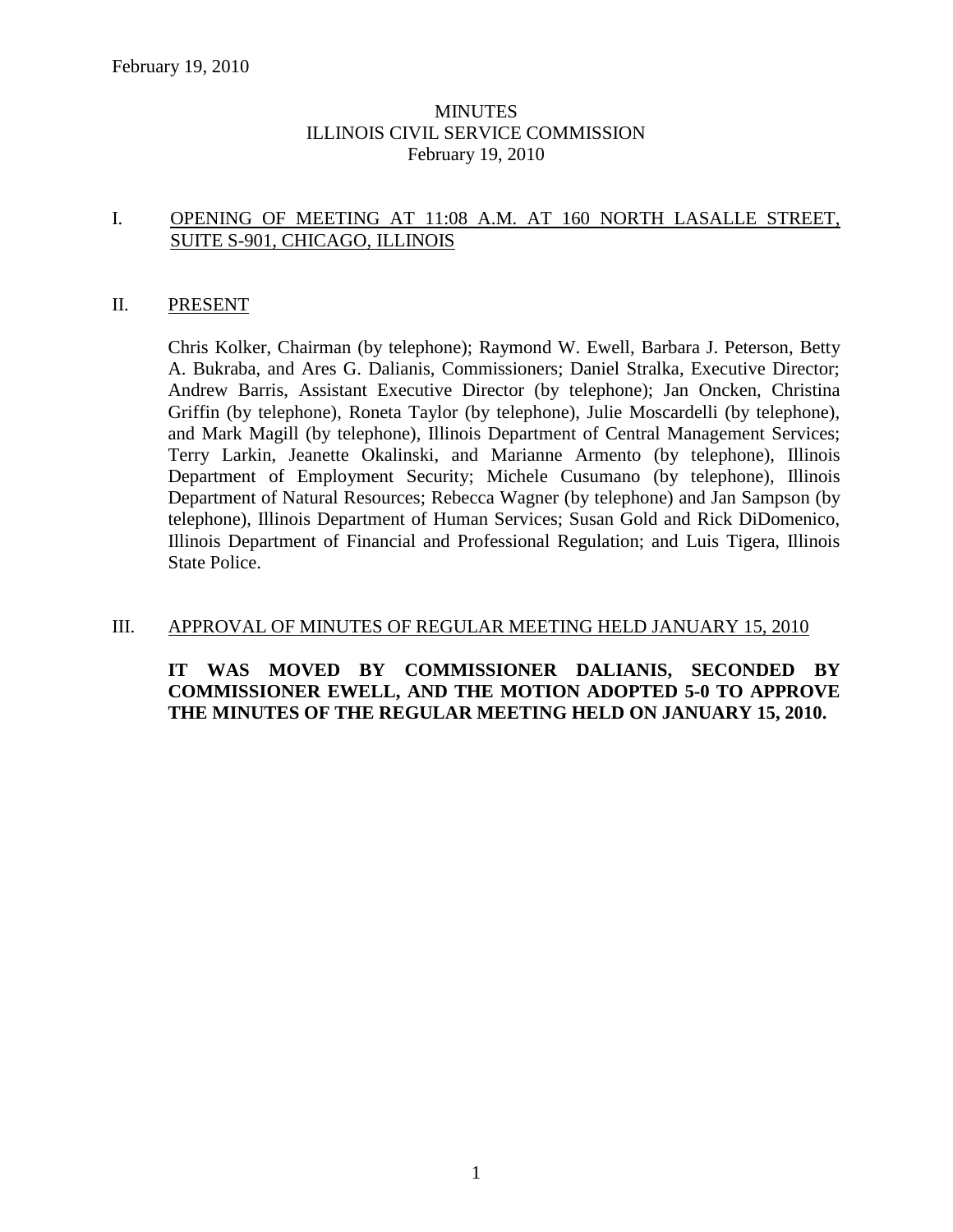#### IV. **EXEMPTIONS UNDER SECTION 4d(3) OF THE PERSONNEL CODE**

# A. Report on Exempt Positions

| <u>Agency</u>                         | Total<br><b>Employees</b> | No. of Exempt<br>Positions |
|---------------------------------------|---------------------------|----------------------------|
|                                       |                           |                            |
|                                       |                           |                            |
|                                       |                           |                            |
|                                       |                           |                            |
| Central Management Services 1,436 115 |                           |                            |
|                                       |                           |                            |
|                                       |                           |                            |
|                                       |                           |                            |
|                                       |                           |                            |
|                                       |                           |                            |
|                                       |                           |                            |
|                                       |                           |                            |
|                                       |                           |                            |
|                                       |                           |                            |
|                                       |                           |                            |
|                                       |                           |                            |
|                                       |                           |                            |
|                                       |                           |                            |
|                                       |                           |                            |
|                                       |                           |                            |
|                                       |                           |                            |
|                                       |                           |                            |
|                                       |                           |                            |
|                                       |                           |                            |
|                                       |                           |                            |
|                                       |                           |                            |
|                                       |                           |                            |
|                                       |                           |                            |
|                                       |                           |                            |
|                                       |                           |                            |
|                                       |                           |                            |
|                                       |                           |                            |
|                                       |                           |                            |
|                                       |                           |                            |
|                                       |                           |                            |
|                                       |                           |                            |
|                                       |                           |                            |
|                                       |                           |                            |
|                                       |                           |                            |
|                                       |                           |                            |
|                                       |                           |                            |
|                                       |                           |                            |
|                                       |                           |                            |
|                                       |                           |                            |
|                                       |                           |                            |
|                                       |                           |                            |
|                                       |                           |                            |
|                                       |                           |                            |
|                                       |                           |                            |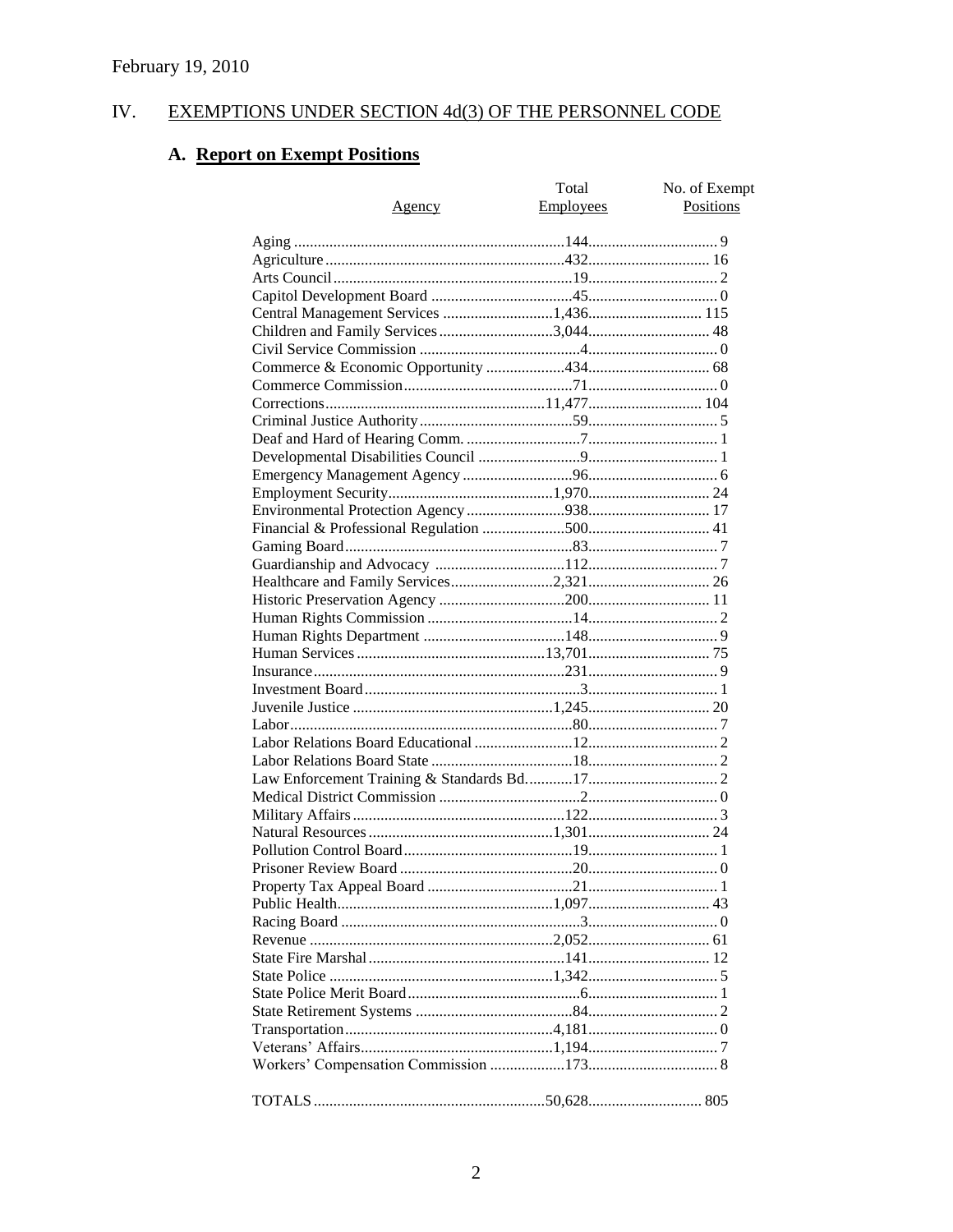#### **B. Governing Rule - Jurisdiction B Exemptions**

- a) Before a position shall qualify for exemption from Jurisdiction B under Section 4d(3) of the Personnel Code, the position shall be directly responsible to:
	- 1. The Governor, or
	- 2. A departmental director or assistant director appointed by the Governor, or
	- 3. A board or commission appointed by the Governor, or
	- 4. The head of an agency created by Executive Order, or the director or assistant director of an agency carrying out statutory powers, whose offices are created by the Governor subject to legislative veto under Article V, Section 11, of the Constitution of 1970, which agency head, director, or assistant director may themselves be subject to exemption under Section 4d(3), or
	- 5. In an agency having a statutory assistant director, a deputy director exercising full line authority under the director for all operating entities of the agency, provided the statutory role of assistant director is vacant or is assigned clearly distinct and separate duties from the deputy director and as a colleague to him, or
	- 6. A line position organizationally located between the director and/or assistant director and a subordinate statutorily exempt position(s), provided the position proposed for exemption has line authority over the statutory exempt position(s), or
	- 7. The elected head of an independent agency in the executive, legislative, or judicial branch of government.
- b) If a position meets the above criterion, it must, in addition, be responsible for one or more of the following before it shall be approved as exempt:
	- 1. Directs programs defined by statute and/or departmental, board, or commission policy or possess significant authority when acting in the capacity of a director of programs to bind the agency.
	- 2. Makes decisions in exercising principal responsibility for the determination or execution of policy which fix objectives or state the principles to control action toward operating objectives of one or more divisions, such decisions being subject to review or reversal only by the director, assistant director, board, or commission.
	- 3. Participates in the planning and programming of departmental, board, or commission activities, integrating the plans and projections of related divisions, and the scheduling of projected work programs of those agencies.

\* \* \*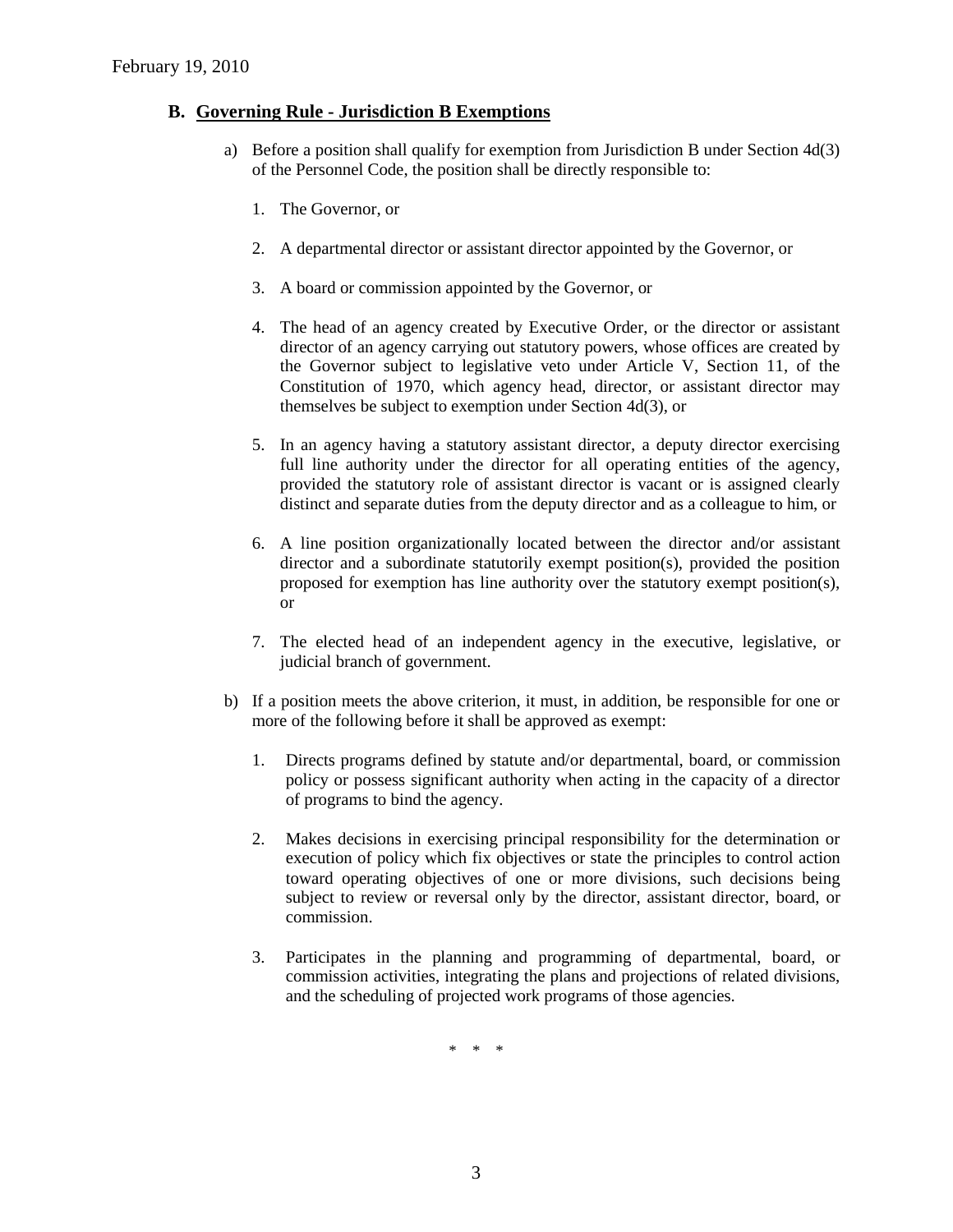## **C. Requests for 4d(3) Exemption and Proposed Rescissions**

As to Item C, this request was continued from last month when the agency presented its realignment to the Commission and is for the Manager of the Bureau of Planning and Procedures for the Illinois Department of Employment Security, a position that reports to the Executive Deputy Director of the Office of Programs which reports to the Director. To meet the reporting requirement, this Executive Deputy Director position would have to be considered the equivalent of a statutory Assistant Director.

This position plays a significant role in researching, developing, and implementing policies and programs for all of the agency's programs. All such activities must be in accordance with Federal guidelines and mandates while also meeting the needs of the State's residents. Staff raised overlap concerns with another currently exempt position last month – a Strategic Planning Manager. The agency clarified its position description which removed the overlap by eliminating its planning responsibilities and changing it to a Community Relations Manager. Apparently, that is the role it has been performing for several years now. For these reasons, Staff recommended approval of this request. Terry Larkin, Deputy Director from the Illinois Department of Employment Security, concurred with this presentation.

As to Item D, this request was also continued from last month and is for the  $\bullet$ Manager of the Office of Community Outreach at the Department of Natural Resources, a position that reports to the Director. The agency clarified the position description and a copy has been provided to all Commissioners. This position's title is something of a misnomer since its main function is to receive input from various groups and units of local government as to suggestions for agency programs that would benefit them. This position would then evaluate these requests and make independent determinations as to their validity and/or viability. It would then participate in the agency's final determination as to which programs to move forward with and which to reject. Staff's concerns last month were due to overlap concerns with two other already exempt outreach-type positions at the agency, but those are dedicated to already established agency programs and not to the development of new programs. For these reasons, Staff recommended approval of this request. Michele Cusumano, Human Resources Manager for the Illinois Department of Natural Resources, concurred with this presentation.

It was noted that during the course of discussions with the agency's representative, it was revealed that reorganization is being considered that would result in the creation of new potentially exempt positions and the abolishment of other presently exempt positions. Staff recommended to the agency that it present any requests for new exemptions all at once so the Commission can evaluate them based on the overall new structure as opposed to piecemeal exemption requests over several months. Chairman Kolker concurred with this recommendation and encouraged the agency to meet with Commission Staff prior to submitting any future exemption requests tied to any reorganization.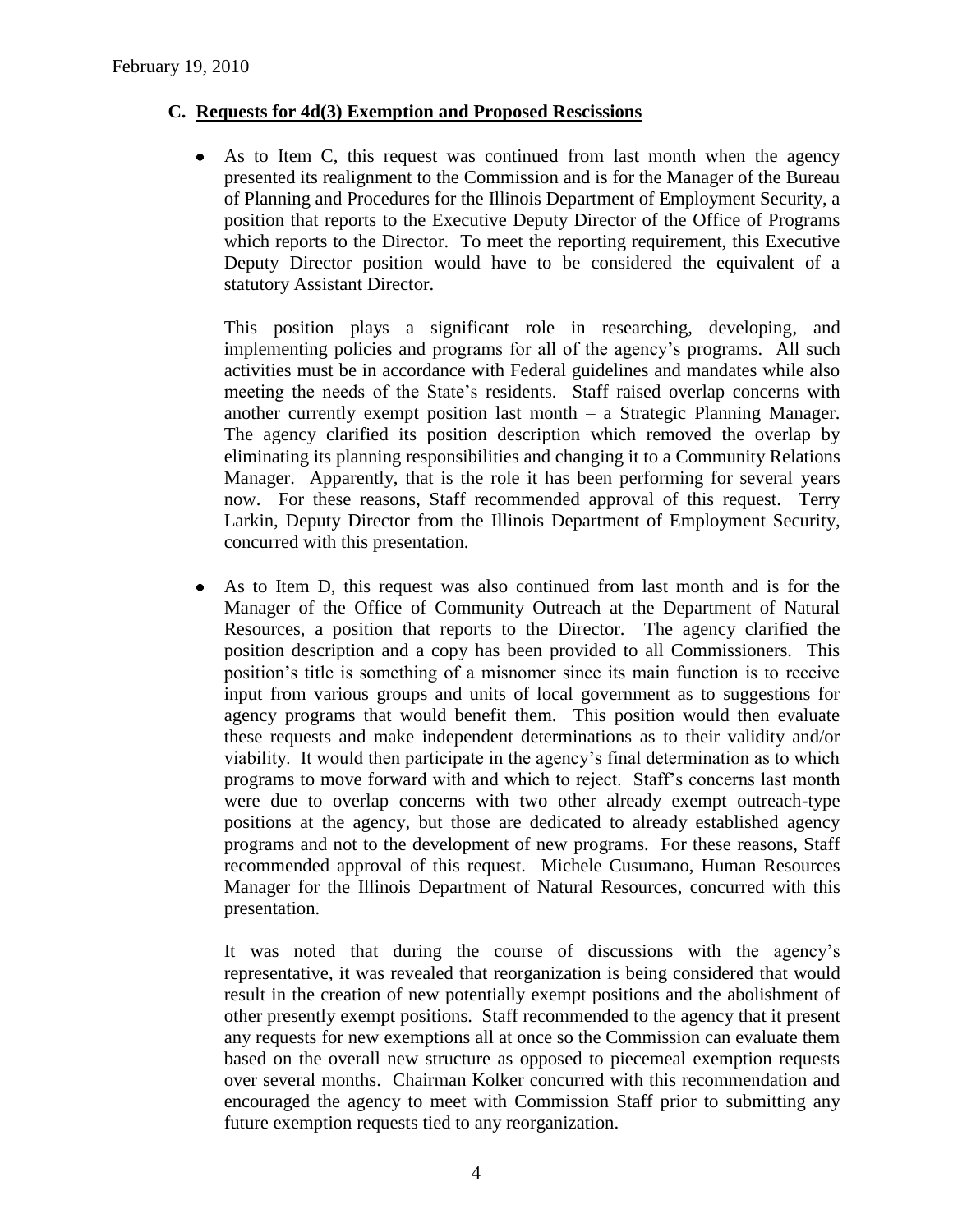- As to Item E, this request is for the Chief Public Safety Officer for the Department of Corrections, a position that reports to the Director. This position has principal programmatic responsibility for statutory programs including meritorious good time and electronic detention, programs that have recently come under increased scrutiny as to how they are being administered. For these reasons, Staff recommended approval of this request.
- As to Item F, the agency has requested that this matter be continued and Staff concurred with this request.
- As to Item G, this request is for a Chief of Staff position with the Illinois State Police, a position that reports to the Director but also has a reporting relationship with the First Deputy Director. This First Deputy Director position is a sworn officer position and not under the Personnel Code. The Chief of Staff position participates in the planning and programming of most Illinois State Police activities. It also has direct responsibility for activities of the agency that support its primary law enforcement function. The Commission has exempted similar such positions in the past. For these reasons, staff recommended approval of this request. Luis Tigera, First Deputy Director for the Illinois State Police, concurred with this presentation.

## **IT WAS MOVED BY COMMISSIONER PETERSON, SECONDED BY COMMISSIONER DALIANIS, AND THE MOTION ADOPTED 5-0 TO GRANT AND CONTINUE THE REQUESTS FOR 4D(3) EXEMPTION FOR THE FOLLOWING POSITIONS:**

#### **The following 4d(3) exemption requests were granted on February 19, 2010:**

| <b>Position Number</b>  | 40070-44-46-000-00-01                                         |
|-------------------------|---------------------------------------------------------------|
| Position Title          | Senior Public Service Administrator                           |
| Bureau/Division         | Office of Programs/Planning & Procedures                      |
| <b>Functional Title</b> | Manager, Bureau of Planning & Procedures                      |
| Incumbent               | Vacant                                                        |
|                         | Executive Deputy Director, Office of Programs, who reports to |
| Supervisor              | the Director                                                  |
| Location                | <b>Cook County</b>                                            |

#### **C. Illinois Department of Employment Security**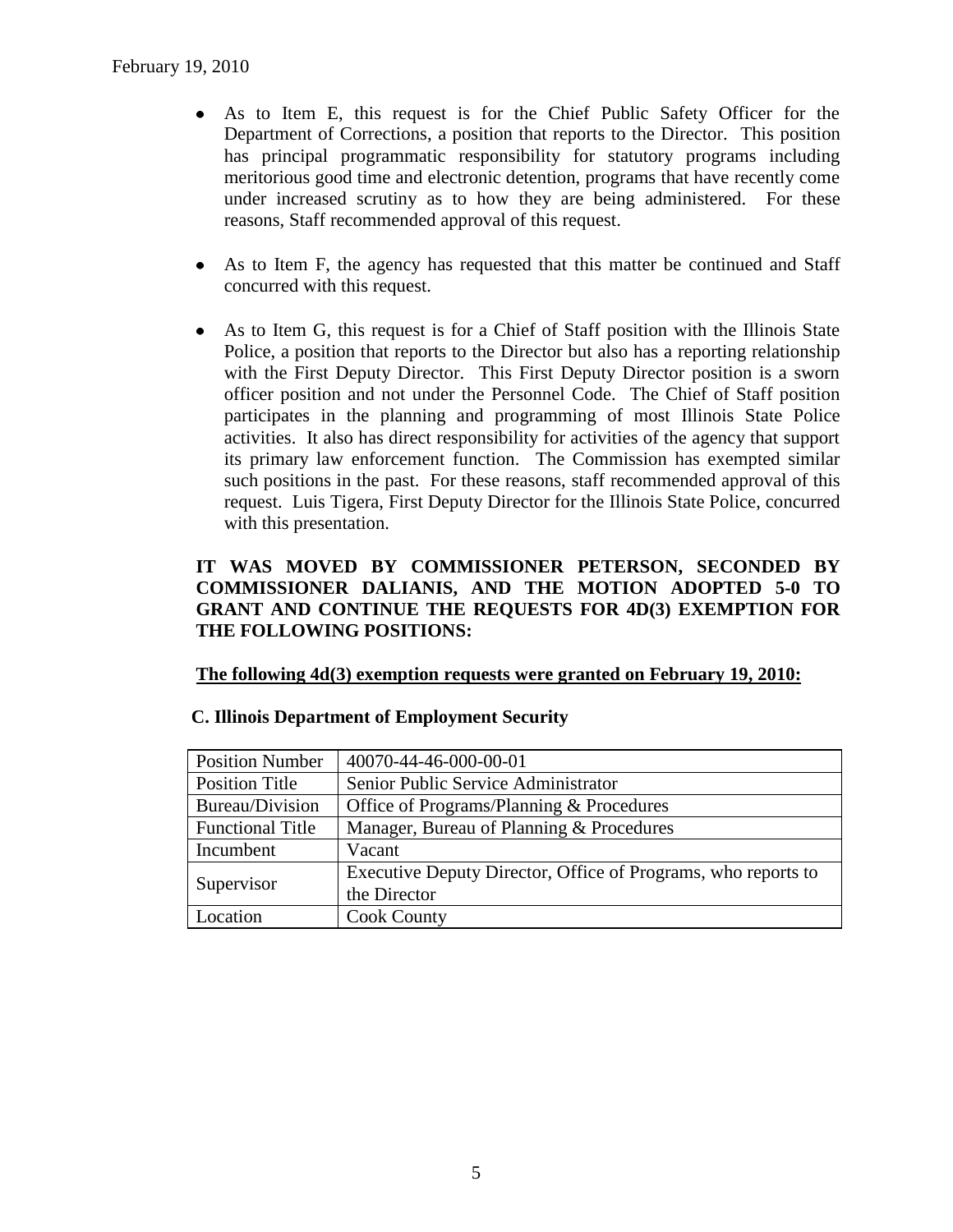| <b>Position Number</b>  | 40070-12-01-000-00-01                 |
|-------------------------|---------------------------------------|
| <b>Position Title</b>   | Senior Public Service Administrator   |
| Bureau/Division         | <b>Community Outreach</b>             |
| <b>Functional Title</b> | Manager, Office of Community Outreach |
| Incumbent               | Vacant                                |
| Supervisor              | Director                              |
| Location                | <b>Cook County</b>                    |

# **E. Illinois Department of Corrections**

| <b>Position Number</b>  | 40070-29-00-200-00-01               |
|-------------------------|-------------------------------------|
| Position Title          | Senior Public Service Administrator |
| Bureau/Division         | Director's Office                   |
| <b>Functional Title</b> | Chief Public Safety officer         |
| Incumbent               | Vacant                              |
| Supervisor              | Director                            |
| Location                | <b>Cook County</b>                  |

# **G. Illinois State Police**

| <b>Position Number</b>  | 40070-21-00-040-00-01                                     |  |  |
|-------------------------|-----------------------------------------------------------|--|--|
| <b>Position Title</b>   | Senior Public Service Administrator                       |  |  |
| Bureau/Division         | Director's Office                                         |  |  |
| <b>Functional Title</b> | Chief of Staff                                            |  |  |
| Incumbent               | Jessica L. Trame-Butler                                   |  |  |
| Supervisor              | First Deputy Director, a sworn officer who reports to the |  |  |
|                         | Director                                                  |  |  |
| Location                | <b>Sangamon County</b>                                    |  |  |

# **The following 4d(3) exemption request was continued on February 19, 2010:**

# **F. Illinois Department of Corrections**

| <b>Position Number</b>  | 40070-29-00-200-10-01                                    |
|-------------------------|----------------------------------------------------------|
| Position Title          | Senior Public Service Administrator                      |
| Bureau/Division         | Director's Office                                        |
| <b>Functional Title</b> | <b>Public Safety Officer Liaison</b>                     |
| Incumbent               | Vacant                                                   |
| Supervisor              | Chief Public Safety Officer, who reports to the Director |
| Location                | <b>Cook County</b>                                       |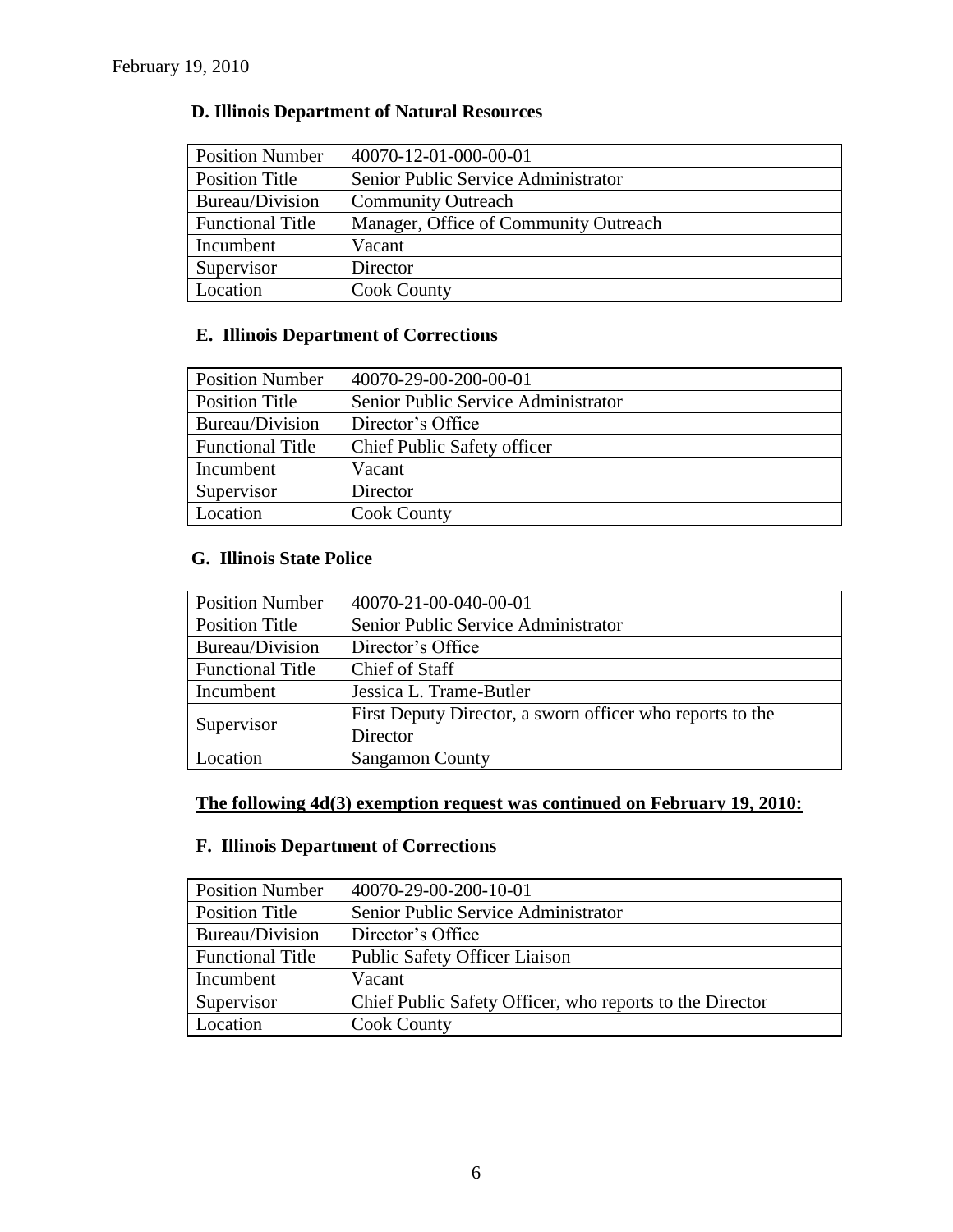## **H. Proposed rescissions in accordance with Rule 11(c) of the Rules of the Civil Service Commission (continued from 8/21/09 and 11/19/09)**

On July 17, 2009 and October 20, 2009, the Executive Director sent notices to Central Management Services and each agency of the proposed rescission of the following 4d(3) exempt positions which may no longer meet the requirements for exemption. Rule 11(c) also provides that withdrawal of exemption shall be approved after the Commission has determined that an adequate level of managerial control exists in exempt status positions which will ensure responsive and accountable administrative control of the programs of the agency. At the Civil Service Commission meeting on August 21, 2009, these rescissions were continued to the November 20, 2009 meeting. On November 20, 2009 these rescissions were continued to the February 19, 2010 meeting.

Executive Director Stralka reported on the status of the proposed rescissions, Items H1-13 along with Item I. As to Items H1-H7, Executive Director Stralka advised the Commission that these all had been previously discussed at the Commission's August 21 and November 20, 2009 meetings and continued until today. Items H8-H13 were previously discussed at the Commission's November 20 meeting. Item I is on this agenda for the first time as an agency-requested rescission. He noted that Commission rules provide that rescissions shall be approved only after the Commission has determined that an adequate level of managerial control exists in exempt status which will insure responsive and accountable administrative control of agency programs. It was Commission staff's position that such control exists for all these proposed rescissions.

In addition, staff had advised all the agencies that due to the need for closure along with the administrative difficulty in tracking these for multiple meetings that it was requesting the Commission not to continue but to either grant or deny each proposed rescission.

- As to Items H1-H5, these were all positions under the Illinois Office of Communication and Information and had been continued to allow Central Management Services to complete its clarifications of these positions and then have Commission Staff audit all the Media Administrator positions to ensure that these employees are performing work consistent with their individual position descriptions. While the clarifications were previously submitted, the audit has not yet occurred so Commission Staff is recommending that these be denied. Depending on the results of the audit, some may be submitted for proposed rescission in the future.
- As to Items H6, H7, and H12, Staff recommended denying these proposed rescissions as they have been filled.
- $\bullet$ As to Items H8 and H10, the agencies notified Staff that they just received epar approval to fill the positions the previous day and already have identified a qualified candidate for each of these positions. Staff recommended denial of these proposed rescissions.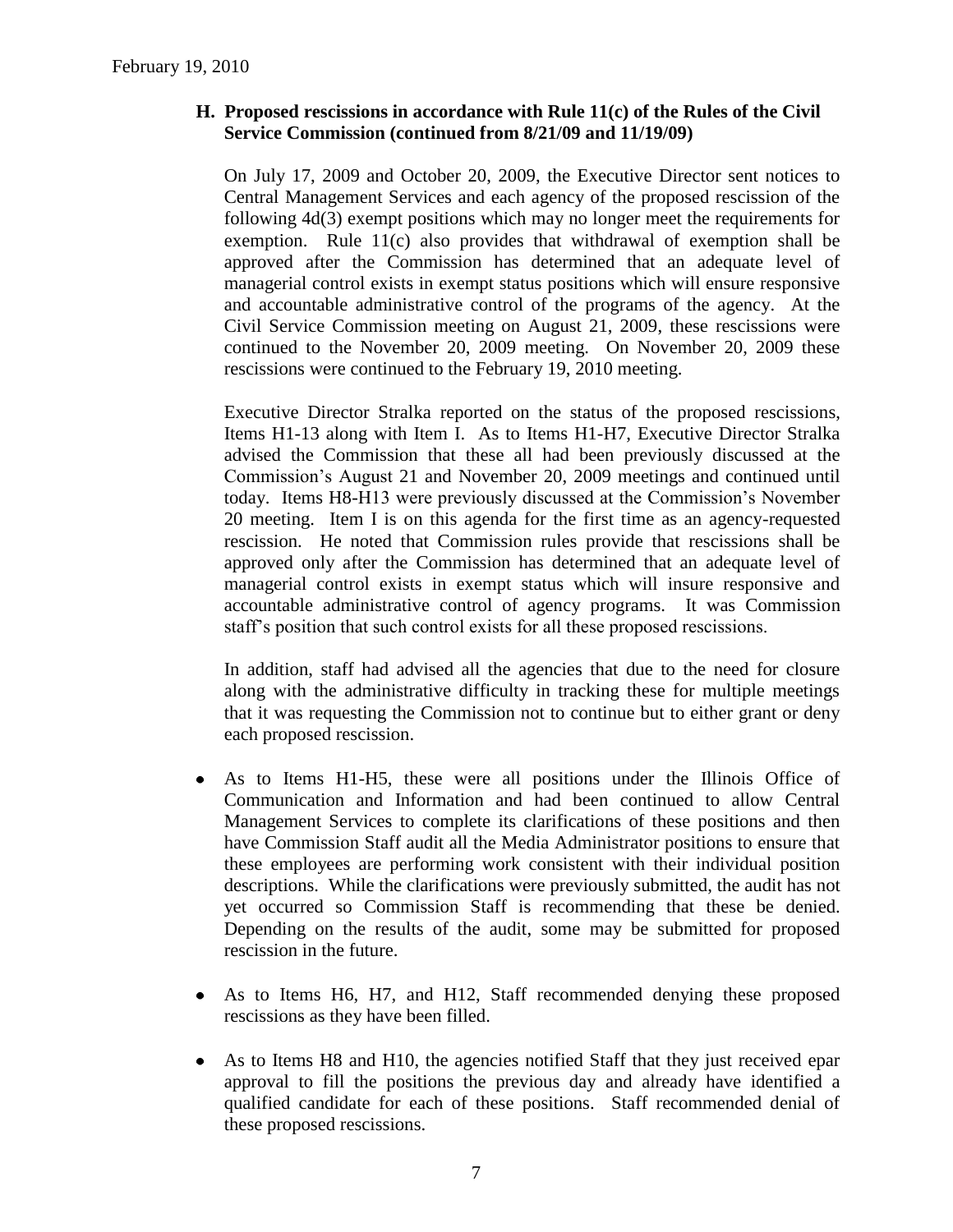- As to Item H9, this is the Credit Union Manager for the Department of Financial and Professional Regulation. The agency had indicated in November that an appointment was forthcoming. The position remained vacant. Susan Gold, Deputy Director for the Illinois Department of Financial and Professional Regulation, explained to the Commission that an identified candidate had recently refused the agency's offer of appointment to this position so the agency will be starting its selection process all over. In response to an inquiry from Chairman Kolker, Gold stated that the position has been vacant in excess of two years and also noted that the agency has a new Director. Chairman Kolker cautioned the agency that it must take steps to fill the position or it may lose its exempt status.
- As to Item H11, this is the Administrative Services Organization Manager for the  $\bullet$ Department of Human Services. The agency had indicated in November that an appointment was forthcoming. The position remained vacant though the agency provided a timeline to indicate its good faith efforts in attempting to fill this position. It had identified a candidate and offered the position last September but the candidate never responded. It has started the selection process all over again and anticipates it will be completed by July. In response to a question from Chairman Kolker, Jan Sampson, Human Resources Liaison for the Illinois Department of Human Services, explained that the second finalist for the position last September did not want to relocate to Illinois.
- $\bullet$ As to Item H13, this is the Executive Director of the Sparta World Shooting Complex for the Department of Natural Resources. The agency had indicated in November that an appointment was forthcoming. The position remained vacant though the agency had indicated it was going to be conducting a nationwide search for a suitable candidate. In response to questions from Chairman Kolker, Michele Cusumano, Human Resources Manager for the Illinois Department of Natural Resources, explained that the position has never been filled and that no one had even been interviewed for the position. It was the agency's plan to fill the lower level positions at the Sparta facility first, and now the agency recently received a new Director. Commissioner Dalianis inquired of the process to fill the position. Michele Cusumano responded by describing the unique characteristics of the Sparta facility and the learning process the new administration was going through in ensuring the proper person is ultimately appointed to fill this position. Executive Director Stralka noted that the agency is to undergo reorganization in the near future.

The Commissioners engaged in a general discussion with several suggesting that the exemption be rescinded. Cusumano indicated that the agency should be able to fill the position within the next several months. Chairman Kolker suggested that the proposed rescission be denied but that the agency be placed on notice that it must either fill the position or lose its exempt status. Executive Director Stralka indicated he would continue to track agency progress on these last three positions.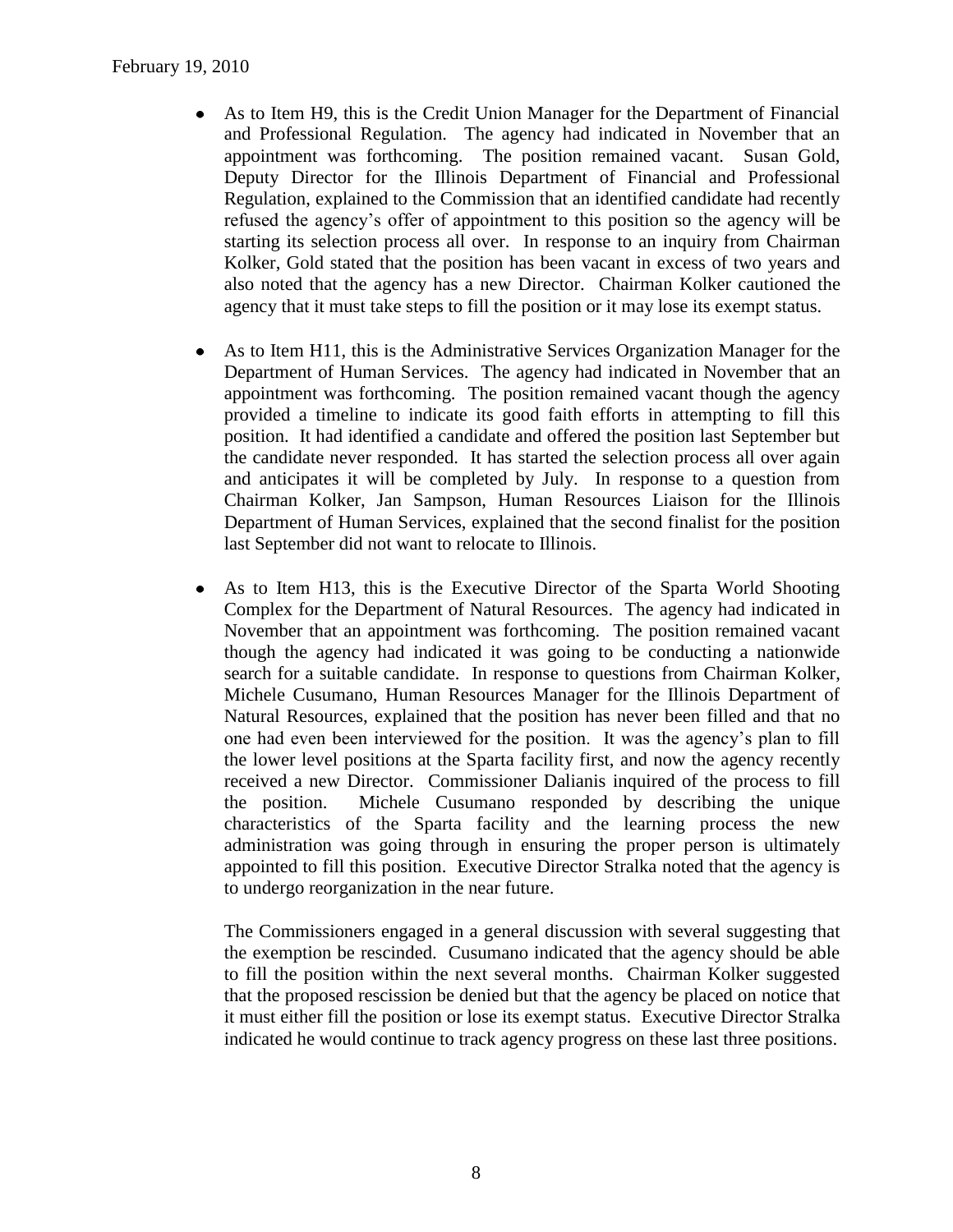## **IT WAS MOVED BY COMMISSIONER EWELL, SECONDED BY COMMISSIONER DALIANIS, AND THE MOTION ADOPTED 5-0 TO DENY THE RESCISSION OF THE 4D(3) EXEMPTION FOR THE FOLLOWING POSITIONS:**

| <b>Item</b>    | <b>Agency</b> | <b>Position Number</b> | <b>Functional Title</b>                                          |  |
|----------------|---------------|------------------------|------------------------------------------------------------------|--|
| H1             | <b>CMS</b>    | 40070-37-80-100-01-02  | Media Administrator                                              |  |
| H2             | <b>CMS</b>    | 40070-37-80-100-01-05  | Media Administrator                                              |  |
| H <sub>3</sub> | <b>CMS</b>    | 40070-37-80-100-01-07  | Media Administrator                                              |  |
| H4             | <b>CMS</b>    | 40070-37-80-100-01-08  | Media Administrator                                              |  |
| H <sub>5</sub> | <b>CMS</b>    | 40070-37-80-100-00-01  | <b>Statewide Media Relations</b>                                 |  |
| H6             | <b>DHS</b>    | 40070-10-00-000-84-01  | <b>Executive Assistant to the Secretary</b>                      |  |
| H7             | <b>DHS</b>    | 40070-10-12-100-00-01  | <b>Special Management Assistant</b>                              |  |
| H <sub>8</sub> | <b>CMS</b>    | 40070-37-13-000-00-01  | <b>BCCS-Telecommunications Manager</b>                           |  |
| H <sub>9</sub> | <b>FPR</b>    | 40070-13-20-400-00-01  | <b>Credit Unions</b>                                             |  |
| H10            | <b>FPR</b>    | 40070-13-40-932-00-01  | <b>Chief, Business Prosecutions</b>                              |  |
| H11            | <b>DHS</b>    | 40070-10-76-000-30-01  | Manager-Administrative Services<br><b>Organization Contracts</b> |  |
| H12            | <b>INS</b>    | 40070-14-20-000-00-01  | Deputy Director-Workers' Comp. Fraud                             |  |
| H13            | <b>DNR</b>    | 40070-12-04-000-00-01  | <b>Executive Director, World Shooting</b><br>Complex             |  |

As to Item I, the Illinois Department of Central Management Services submitted this proposed rescission as the independent decision making authority for the Diversity Enrichment Program was removed and the position was pushed one further level down on the organization chart. Staff concurred with this request.

## **IT WAS MOVED BY COMMISSIONER DALIANIS, SECONDED BY COMMISSIONER BUKRABA, AND THE MOTION ADOPTED 5-0 TO GRANT THE RESCISSION OF THE 4D(3) EXEMPTION FOR THE FOLLOWING POSITION:**

| <b>Position Number</b>  | 40070-37-28-000-00-01                 |
|-------------------------|---------------------------------------|
| Position Title          | Senior Public Service Administrator   |
| Bureau/Division         | <b>Statewide Services</b>             |
| <b>Functional Title</b> | Manager, Diversity Enrichment Program |
| Incumbent               | Vacant                                |
| Supervisor              | <b>Division Manager</b>               |
| Location                | <b>Cook County</b>                    |

#### **I. Illinois Department of Central Management Services**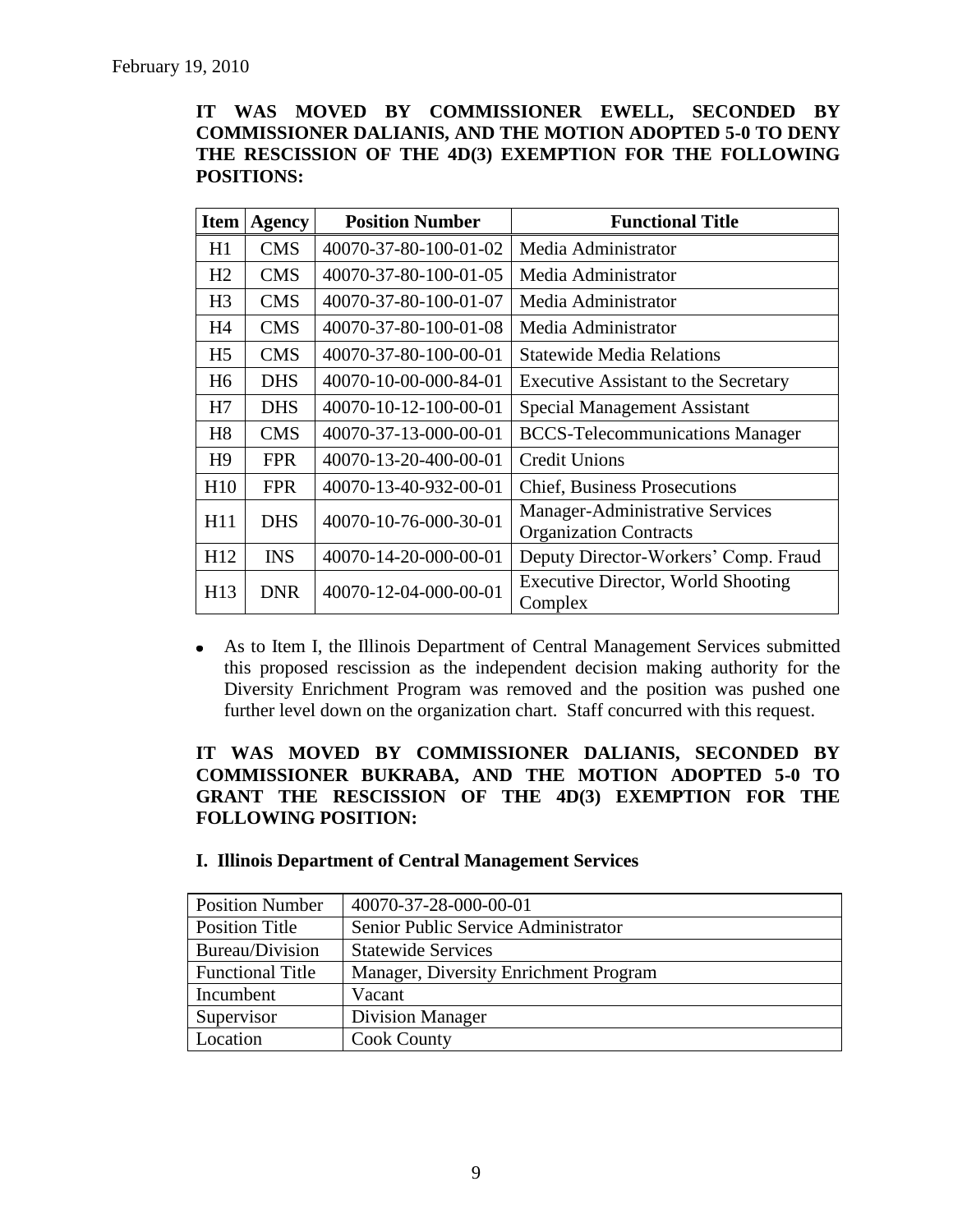#### V. CLASS SPECIFICATIONS

• None submitted.

**IT WAS MOVED BY COMMISSIONER DALIANIS, SECONDED BY COMMISSIONER PETERSON, AND THE MOTION ADOPTED 5-0 TO DISAPPROVE ANY CLASS SPECIFICATIONS RECEIVED BY THE COMMISSION NOT CONTAINED IN THIS REPORT TO ALLOW ADEQUATE STUDY.** 

#### VI. MOTION TO GO INTO EXECUTIVE SESSION

**IT WAS MOVED BY COMMISSIONER DALIANIS, SECONDED BY COMMISSIONER EWELL, AND BY ROLL CALL VOTE THE MOTION ADOPTED 5-0 TO HOLD AN EXECUTIVE SESSION PURSUANT TO SUBSECTIONS 2(c)(1), 2(c)(4), AND 2(c)(11) OF THE OPEN MEETINGS ACT.** 

| <b>KOLKER</b>   | YES  | <b>EWELL</b>    | YES  |
|-----------------|------|-----------------|------|
| <b>PETERSON</b> | YES  | <b>DALIANIS</b> | YES. |
| <b>BUKRABA</b>  | YES. |                 |      |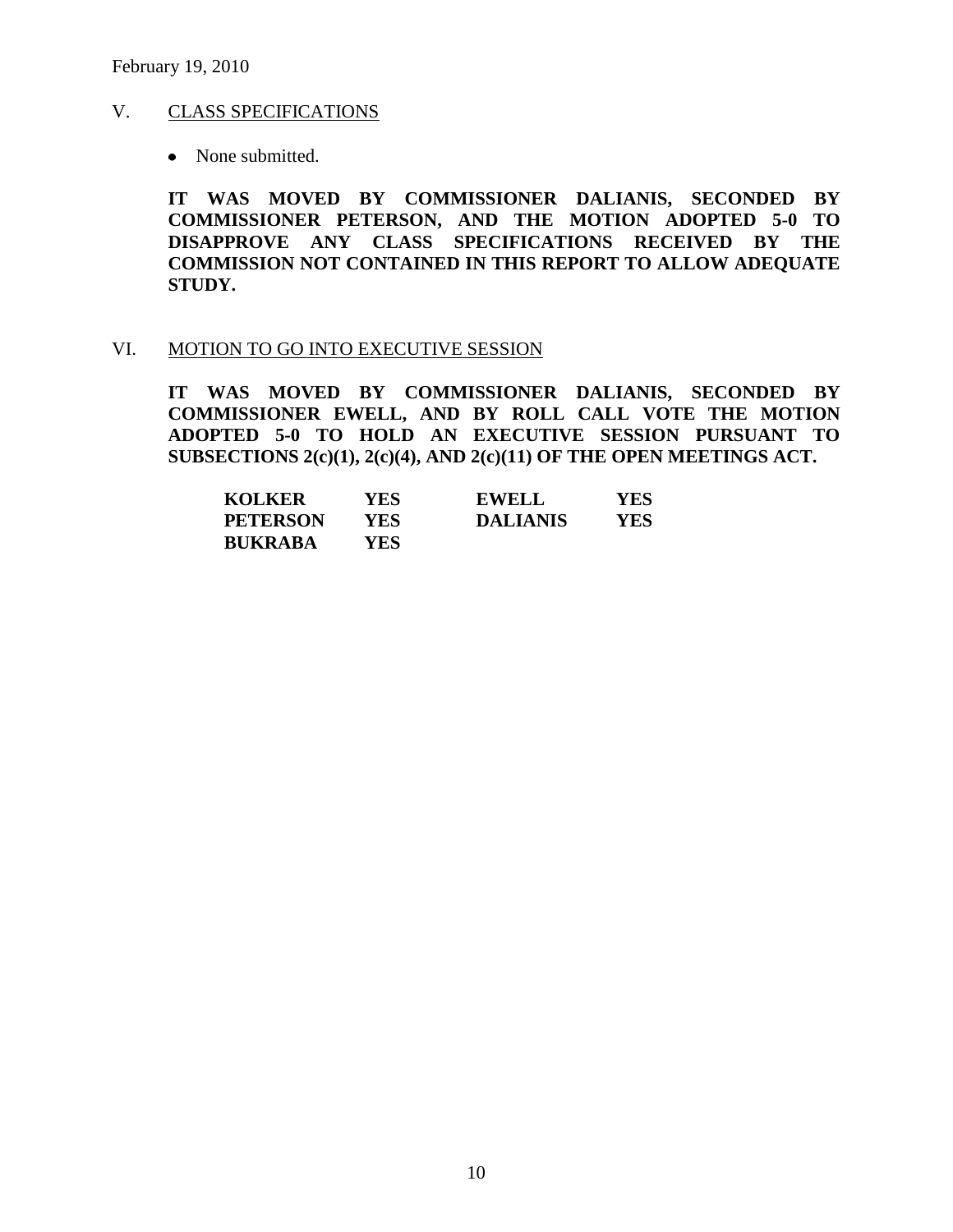#### VII. RECONVENE MEETING

Upon due and proper notice the regular meeting of the Illinois Civil Service Commission was reconvened at 160 N. LaSalle Street, Suite S-901, Chicago, Illinois at 12:08 p.m.

#### PRESENT

Chris Kolker, Chairman (by telephone); Raymond W. Ewell, Barbara J. Peterson, Betty A. Bukraba, and Ares G. Dalianis Commissioners; Daniel Stralka, Executive Director; and Andrew Barris, Assistant Executive Director (by telephone).

#### VIII. NON-MERIT APPOINTMENT REPORT

The Personnel Code permits non-merit appointments for a limited period of time, i.e., emergency appointments shall not exceed 60 days and shall not be renewed, and positions shall not be filled on a temporary or provisional basis for more than six months out of any twelve-month period. Consecutive non-merit appointments are not violative of the Code; however, they do present a possible evasion of merit principles and should be monitored. Set forth below is the number of consecutive non-merit appointments made by each department. These statistics are from the Department of Central Management Services' Consecutive Non-Merit Report.

| Agency                                | 12/31/09                    | 1/31/10      | 1/31/09 |
|---------------------------------------|-----------------------------|--------------|---------|
| Aging                                 | $\mathcal{D}_{\mathcal{L}}$ |              |         |
| Agriculture                           |                             |              | 0       |
| <b>Central Management Services</b>    |                             | 0            |         |
| <b>Children and Family Services</b>   | 9                           | 5            | 3       |
| Commerce and Economic Opportunity     |                             | $\mathbf{2}$ |         |
| <b>Criminal Justice Authority</b>     |                             | 0            |         |
| <b>Employment Security</b>            | 3                           | 4            |         |
| <b>Healthcare and Family Services</b> |                             | 3            |         |
| <b>Historic Preservation Agency</b>   |                             |              |         |
| <b>Human Services</b>                 |                             | 0            |         |
| <b>Natural Resources</b>              | 15                          | 6            |         |
| <b>State Police</b>                   | 0                           | 0            |         |
| Transportation                        | 15                          | 21           | 17      |
| Veteran's Affairs                     |                             | 0            | 3       |
| Workers' Compensation Commission      |                             | 0            |         |
| Totals                                | 51                          |              |         |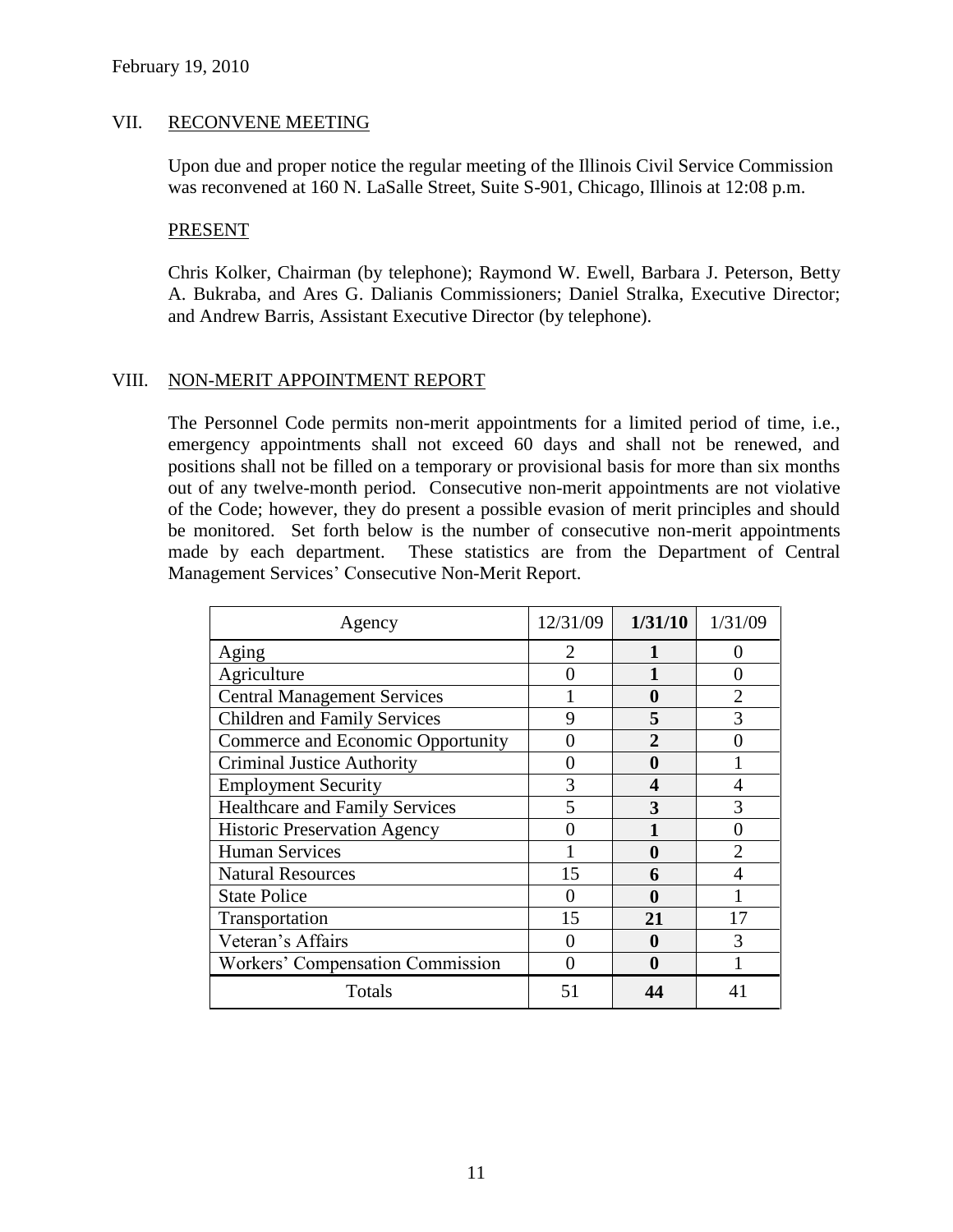## IX. PUBLICLY ANNOUNCED DECISIONS RESULTING FROM APPEALS

# **DISCHARGE**

#### **DA-10-10**

| Employee  | Daniel L. Coleman                                      | <b>Appeal Date</b>      | 08/17/09                                                |
|-----------|--------------------------------------------------------|-------------------------|---------------------------------------------------------|
| Agency    | <b>DHS</b>                                             | <b>Decision Date</b>    | 02/05/10                                                |
| Type      | Discharge                                              | ALJ                     | Daniel Stralka                                          |
| Change(s) | Failure to return from leave;<br>unauthorized absences | Recommended<br>Decision | Charges are proven and<br>warrant 90-day<br>suspension. |

**IT WAS MOVED BY COMMISSIONER DALIANIS, SECONDED BY COMMISSIONER BUKRABA, AND BY ROLL CALL VOTE OF 5-0, THE MOTION ADOPTED TO MODIFY AND ADOPT THE RECOMMENDED DECISION OF THE ADMINISTRATIVE LAW JUDGE DATED FEBRUARY 5, 2010. IT IS HEREBY DETERMINED THAT THE WRITTEN CHARGES FOR DISCHARGE HAVE BEEN PROVEN AND DISCHARGE IS WARRANTED. THE EMPLOYEE WAS GIVEN MULTIPLE OPPORTUNITIES TO COMPLY WITH THE AGENCY'S REQUESTS TO SUBMIT THE APPROPRIATE DOCUMENTATION TO EXTEND HIS LEAVE OF ABSENCE. HE FAILED TO COMPLY WITH THE JULY 1, 2009 GRIEVANCE RESOLUTION. HE MISSED SEVERAL DEADLINES TO SUBMIT DOCUMENTATION TO EXTEND HIS LEAVE OF ABSENCE. HE FAILED TO ATTEND HIS PRE-DISCIPLINARY HEARING. HE FAILED TO FILE A REBUTTAL TO THE PRE-DISCIPLINARY HEARING. MOREOVER, HIS PERFORMANCE RECORD AND PRIOR DISCIPLINE INDICATES THAT HE HAS BEEN PREVIOUSLY SUSPENDED FOR THE SAME TYPE OF BEHAVIOR. FOR THESE REASONS, DISCHARGE IS WARRANTED.**

| <b>KOLKER</b>   | YES. | <b>EWELL</b>    | YES |
|-----------------|------|-----------------|-----|
| <b>PETERSON</b> | YES  | <b>DALIANIS</b> | YES |
| <b>BUKRABA</b>  | YES  |                 |     |

## **DISCHARGE**

#### **DA-11-10**

| Employee  | <b>Cleophus Barnes</b>   | <b>Appeal Date</b>             | 09/29/09                                     |
|-----------|--------------------------|--------------------------------|----------------------------------------------|
| Agency    | <b>DHS</b>               | <b>Decision Date</b>           | 02/05/10                                     |
| Type      | Discharge                | ALJ                            | Daniel Stralka                               |
| Change(s) | Unauthorized<br>absences | <b>Recommended</b><br>Decision | Charges are proven and warrant<br>discharge. |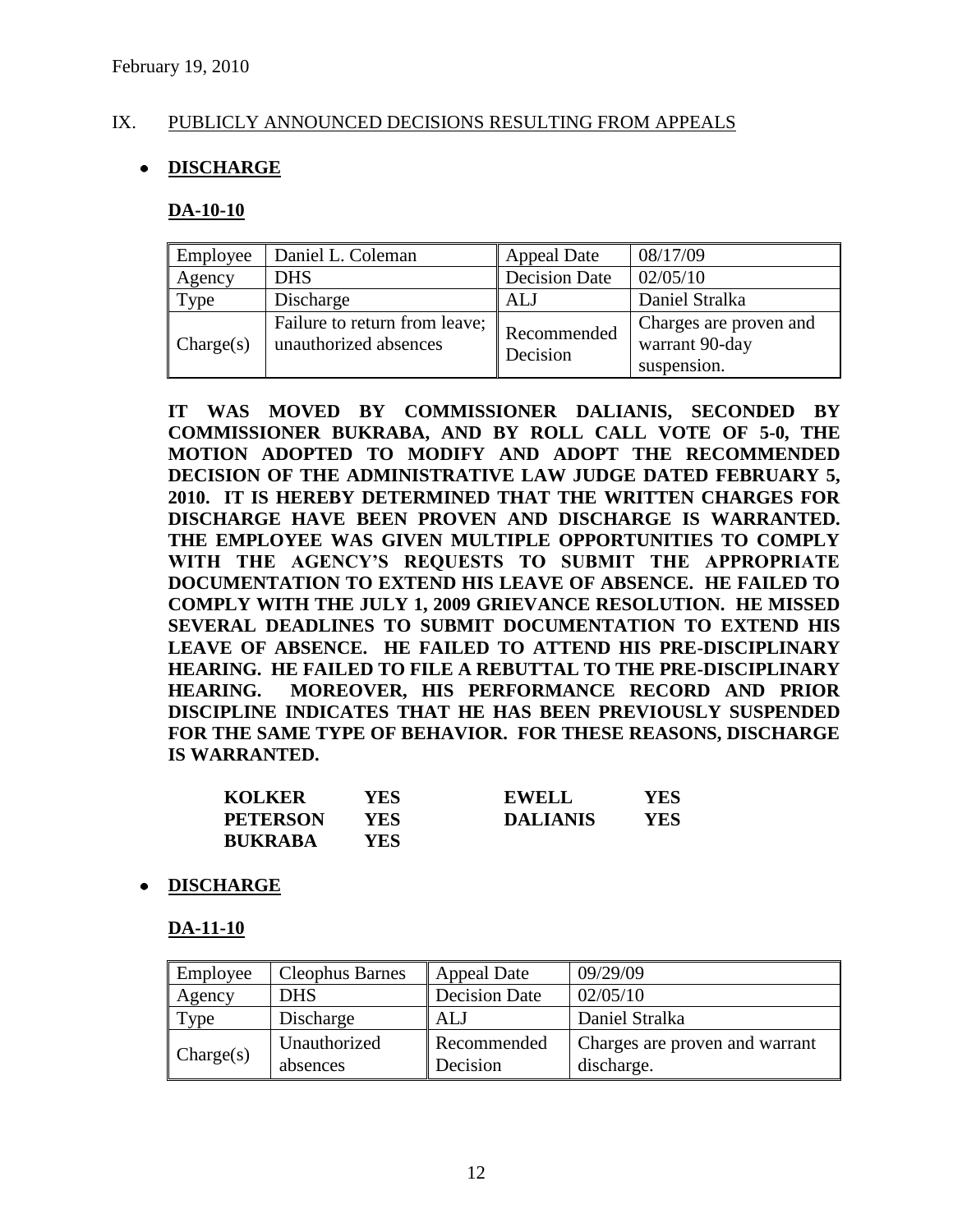**IT WAS MOVED BY COMMISSIONER DALIANIS, SECONDED BY COMMISSIONER EWELL, AND BY ROLL CALL VOTE OF 5-0, THE MOTION ADOPTED TO AFFIRM AND ADOPT THE RECOMMENDED DECISION OF THE ADMINISTRATIVE LAW JUDGE THAT THE CHARGES HAVE BEEN PROVEN AND WARRANT DISCHARGE FOR THE REASONS SET FORTH IN THE RECOMMENDED DECISION DATED FEBRUARY 5, 2010.**

| <b>KOLKER</b>   | YES. | <b>EWELL</b>    | YES  |
|-----------------|------|-----------------|------|
| <b>PETERSON</b> | YES. | <b>DALIANIS</b> | YES. |
| <b>BUKRABA</b>  | YES. |                 |      |

#### **DISCHARGE**

#### **DA-18-10**

| Employee  | Tierra S. English        | <b>Appeal Date</b>   | 11/17/09                                                                     |
|-----------|--------------------------|----------------------|------------------------------------------------------------------------------|
| Agency    | <b>DHS</b>               | <b>Decision Date</b> | 02/05/10                                                                     |
| Type      | Discharge                | ALJ                  | Daniel Stralka                                                               |
| Change(s) | Unauthorized<br>absences | Decision             | Recommended   Charges are partially proven and<br>warrant 20-day suspension. |

**IT WAS MOVED BY COMMISSIONER PETERSON, SECONDED BY COMMISSIONER DALIANIS, AND BY ROLL CALL VOTE OF 5-0, THE MOTION ADOPTED TO AFFIRM AND ADOPT THE RECOMMENDED DECISION OF THE ADMINISTRATIVE LAW JUDGE THAT THE CHARGES HAVE BEEN PARTIALLY PROVEN AND WARRANT A 20-DAY SUSPENSION IN LIEU OF DISCHARGE FOR THE REASONS SET FORTH IN THE RECOMMENDED DECISION DATED FEBRUARY 5, 2010.**

| <b>KOLKER</b>   | YES ! | <b>EWELL</b>    | YES  |
|-----------------|-------|-----------------|------|
| <b>PETERSON</b> | YES.  | <b>DALIANIS</b> | YES. |
| <b>BUKRABA</b>  | YES.  |                 |      |

#### **DISCHARGE**

**DA-22-10**

| Employee  | Carla D. Jackson         | <b>Appeal Date</b>   | 11/30/09                                                           |
|-----------|--------------------------|----------------------|--------------------------------------------------------------------|
| Agency    | <b>DHS</b>               | <b>Decision Date</b> | 02/05/10                                                           |
| Type      | Discharge                | ALJ                  | Daniel Stralka                                                     |
| Change(s) | Unauthorized<br>absences | Decision             | Recommended   Charges are proven and warrant<br>60-day suspension. |

**IT WAS MOVED BY COMMISSIONER BUKRABA, SECONDED BY COMMISSIONER EWELL, AND BY ROLL CALL VOTE OF 5-0, THE MOTION ADOPTED TO AFFIRM AND ADOPT THE RECOMMENDED DECISION OF**